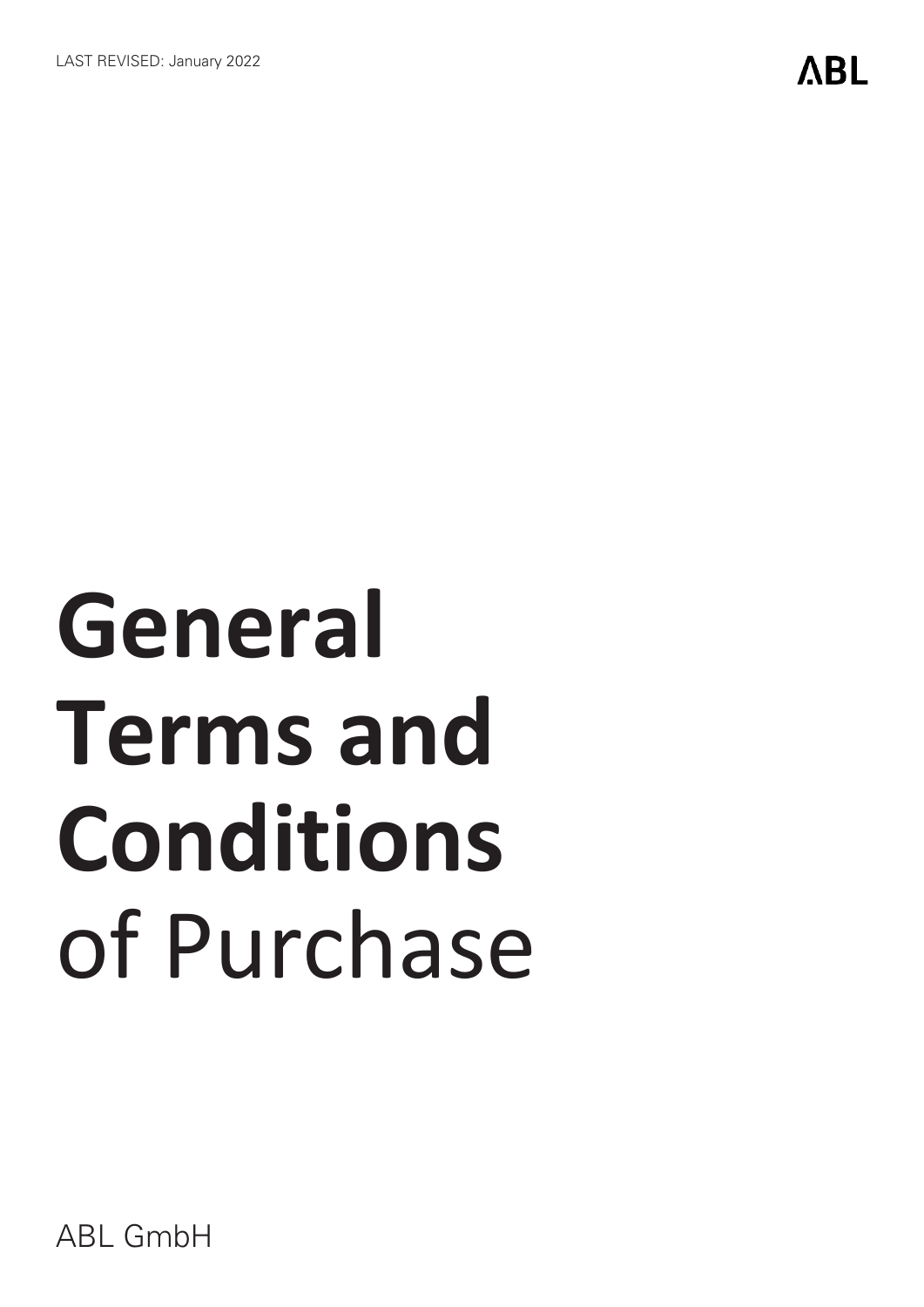# **Table of Contents**

| 1. |                                                                                        |  |
|----|----------------------------------------------------------------------------------------|--|
| 2. |                                                                                        |  |
| 3. |                                                                                        |  |
| 4. |                                                                                        |  |
| 5. |                                                                                        |  |
| 6. |                                                                                        |  |
| 7. |                                                                                        |  |
| 8. |                                                                                        |  |
| 9. | Quality and Documentation, Reviews During the Performance of the Contract9             |  |
|    |                                                                                        |  |
|    |                                                                                        |  |
|    | 13. Authorisation Requirements for Machine/System Operation 10                         |  |
|    |                                                                                        |  |
|    |                                                                                        |  |
|    |                                                                                        |  |
|    |                                                                                        |  |
|    |                                                                                        |  |
|    |                                                                                        |  |
|    | 20. Reservation of Ownership, Manufacturing Equipment, Material Provided 15            |  |
|    |                                                                                        |  |
|    |                                                                                        |  |
|    |                                                                                        |  |
|    |                                                                                        |  |
|    | 25. Statutory Provisions, Minimum Wage, Posting of Workers 18                          |  |
|    | 26. Place of Performance, Place of Jurisdiction, Applicable Law, Severability Clause18 |  |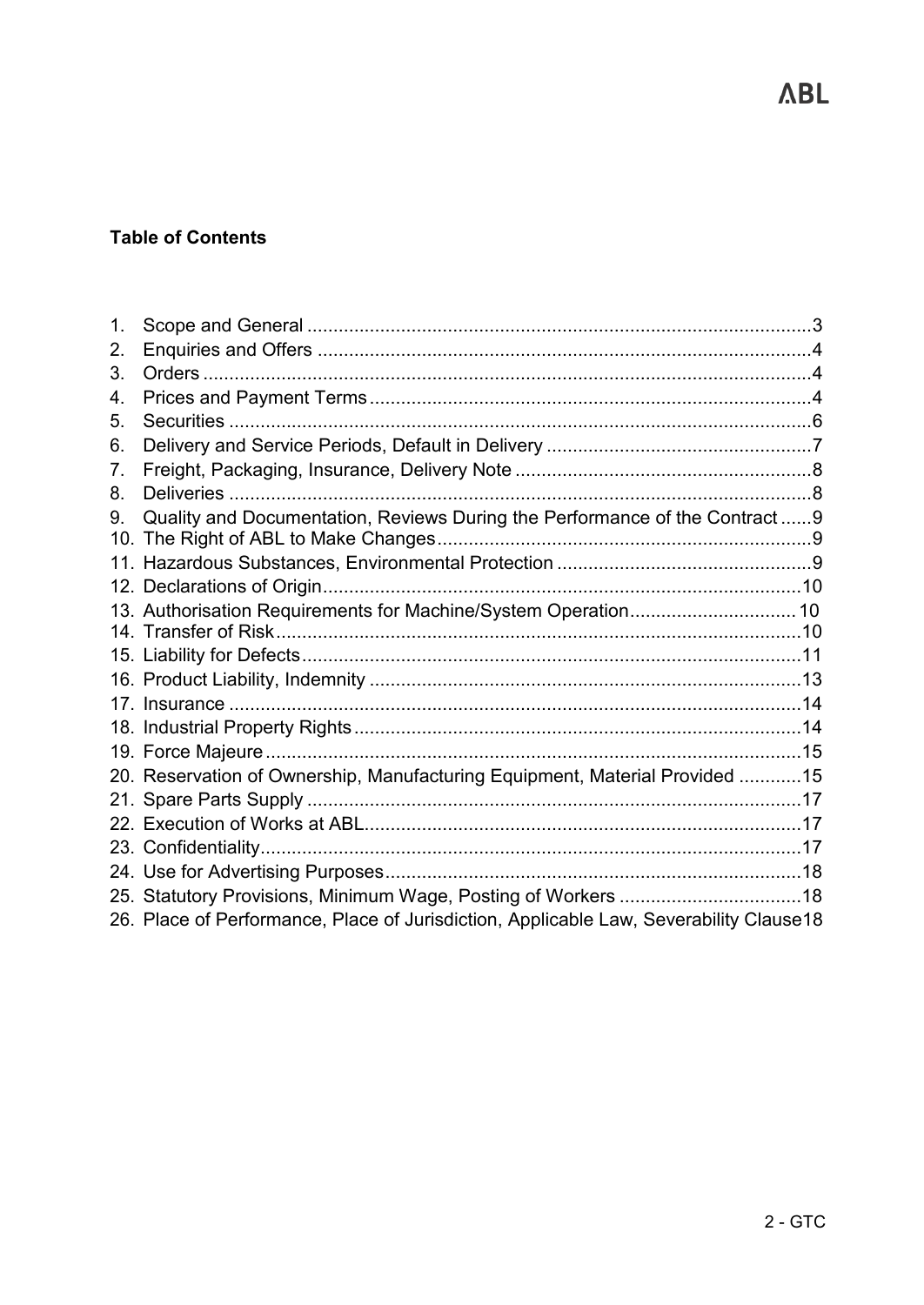#### <span id="page-2-0"></span>**§ 1 Scope and General**

(1) All deliveries, services and offers of ABL suppliers shall be made on the basis of these *General Terms and Conditions of Purchase* (hereinafter referred to as "*Terms*"). For contracts concerning machinery and systems which are used for line projects, the special *Terms* for the procurement of machinery and systems for use in line projects in the currently valid version shall prevail and apply.

Contractual relationships shall be subject exclusively to these General Terms and Conditions of Purchase, unless any deviation has been expressly agreed in writing. The General Terms and Conditions of the Supplier shall not apply. The *Terms* shall also apply exclusively if the delivery is accepted unconditionally in the knowledge that the General Terms and Conditions of the Supplier contradict or deviate from these *Terms*. The mere reference to a letter from the Supplier containing or referring to the Terms and Conditions of the Supplier shall not constitute agreement on the part of ABL to the validity of such terms and conditions.

These *Terms* shall also apply in the current business relationship to all future transactions between the contracting parties without the need for a renewed reference to these terms.

(2) In individual cases, individual agreements with the Supplier (including collateral agreements, supplements and amendments) shall in any case take precedence over these terms. The content of such agreements shall be governed by a written contract or written confirmation from ABL, unless in exceptional cases the written form requirement has been deviated from.

(3) Legally relevant declarations and notifications to be made by the Supplier to ABL after conclusion of the contract (e.g. defining time periods, reminders, declaration of withdrawal, etc.) must be made in writing in order to be effective.

(4) References to the validity of statutory regulations shall only be of supplementary importance. Statutory regulations shall not apply insofar as they are directly amended or expressly excluded in these *Terms* in an effective form.

(5) Any invalidity of individual provisions shall not affect the validity of the remaining provisions.

(6) The Supplier may not transfer or assign rights, obligations and in particular claims arising from the business relationship with ABL to third parties without the prior written consent of ABL.

(7) The Supplier shall ensure certification in accordance with DIN EN ISO 9000/9001 for its services and shall provide ABL with proof of certification upon request.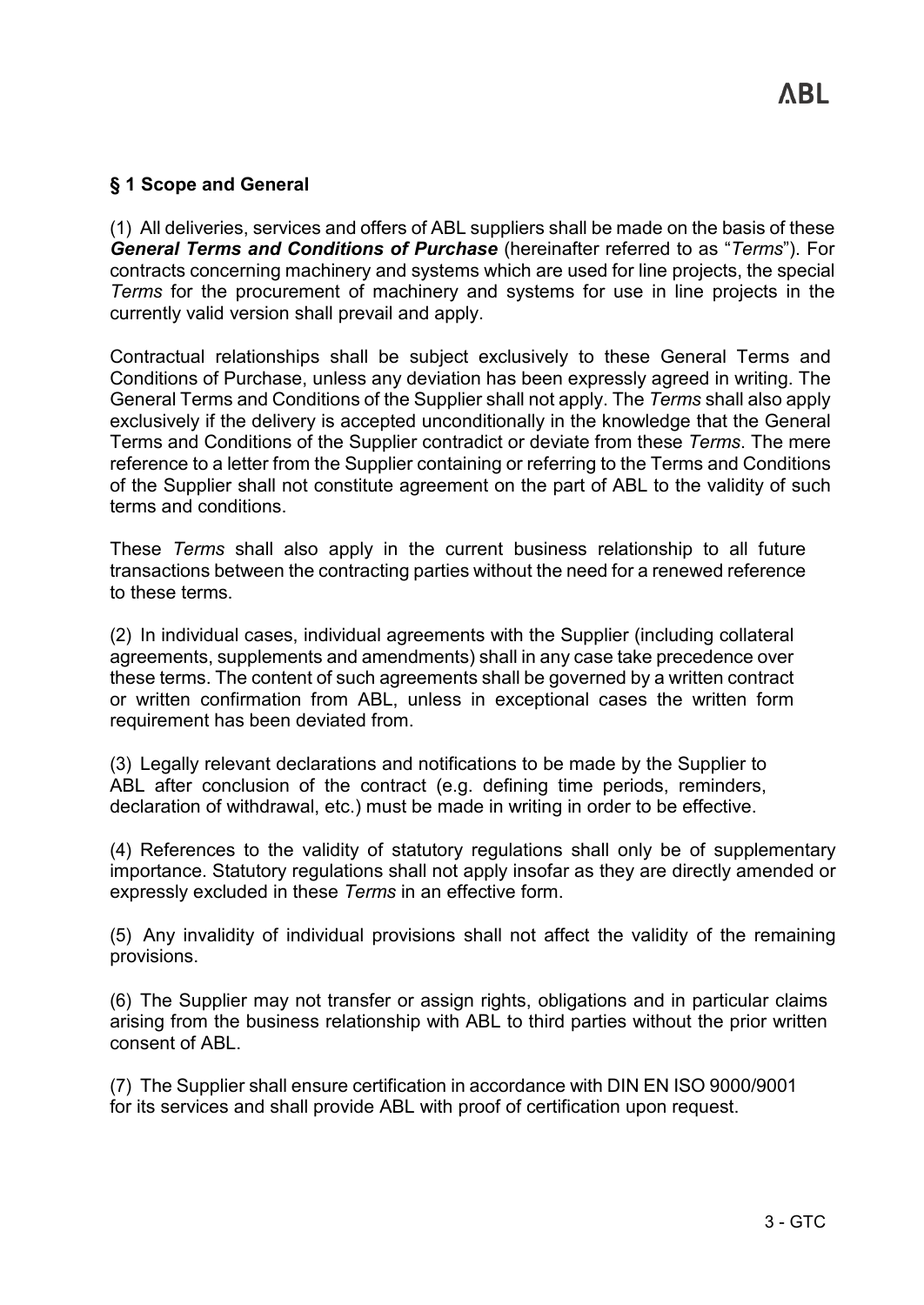# <span id="page-3-0"></span>**§ 2 Enquiries and Offers**

(1) These terms shall also apply to ABL enquiries. Declarations made in the form of enquiries are non-binding.

(2) The Supplier shall base its offers on the contents of the enquiries and expressly point out any deviations. By submitting an offer at the request of ABL, the Supplier shall assume a contractual obligation towards ABL to expressly point out any deviations between its offer and the enquiry.

The preparation and submission of offers and cost estimates shall be free of charge and non-binding for ABL; ABL shall not owe any remuneration for visits, the preparation of plans, drawings and the like unless expressly agreed otherwise in writing. The offer made by the Supplier shall be binding for the Supplier and may be accepted by ABL within 4 weeks of receipt of the offer.

## <span id="page-3-1"></span>**§ 3 Orders**

(1) Only written orders shall be binding. Orders placed in any other form shall only become binding upon written confirmation.

(2) Unless ABL expressly waives an order confirmation, each order must be confirmed to ABL without delay in writing, stating the binding delivery and service time. ABL reserves the right to cancel orders for which ABL does not receive confirmation from the Supplier within 5 calendar days. ABL may declare cancellation until receipt of the written order confirmation.

(3) Supplements or subsequent agreements must be made by ABL in writing in order to be effective.

#### <span id="page-3-2"></span>**§ 4 Prices and Payment Terms**

(1) The price stated in the order shall be binding. All prices are inclusive of VAT, unless this is shown separately. Unless otherwise agreed, the price shall include delivery to the place specified in the order in accordance with DDP (Incoterms 2020) including packaging.

(2) Unless otherwise agreed in individual cases, the price shall include all services and ancillary services provided by the Supplier (e.g. assembly, installation) as well as all ancillary costs (e.g. proper packaging, transport costs including any transport and liability insurance). The Supplier must take back packaging material at the request and expense of ABL.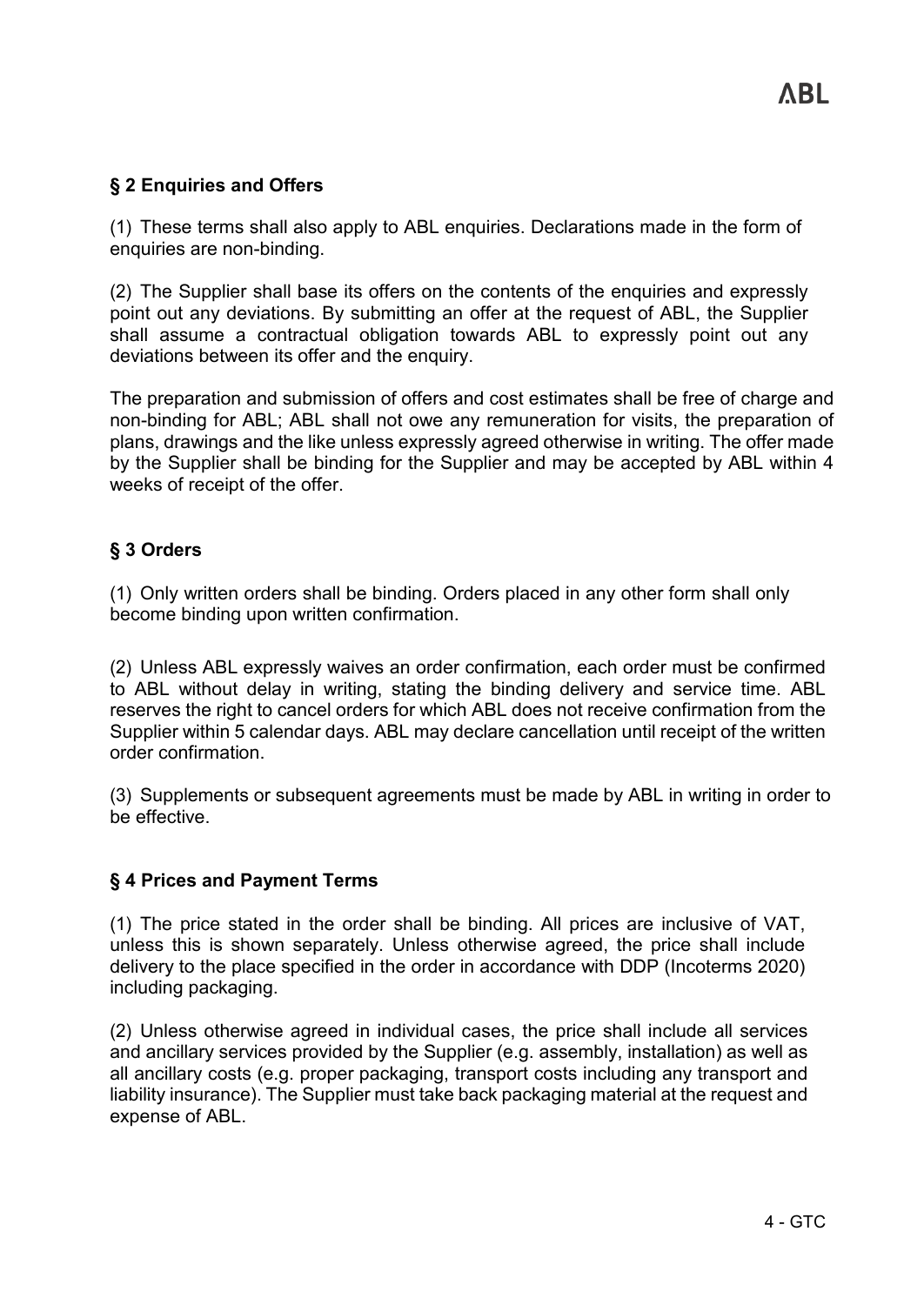(3) The agreed price minus 2% discount shall be payable within 30 calendar days of the full delivery and service (including any agreed acceptance) as well as receipt of a proper invoice. If payment is made within 60 calendar days, the Supplier shall not grant any discount on the net amount of the invoice. In case of bank transfer, the payment shall be deemed to have been made in good time if the transfer order is received by the bank of ABL before the end of the payment period; ABL is not responsible for delays by the banks involved in the payment transaction.

(4) Insofar as a written payment plan has been agreed between ABL and the Supplier, ABL shall make deposits only to the extent of the proven defect-free service performance; the performance and warranty rights shall remain unaffected by the payments. Unless otherwise agreed, down payments/advance payments made by ABL shall be offset against invoices due for progress payments until the invoices due for progress payments are no longer compensated by down payments/advance payments. The Supplier shall be entitled to demand that a down payment/advance payment security be returned to the Supplier against the transfer to ABL of a down payment/advance payment security correspondingly reduced by the invoiced amount.

(5) Payment shall not constitute acceptance of terms and prices and shall not affect the right of ABL in respect of improper delivery or service, the right to audit or the right to object to an invoice for other reasons.

(6) ABL shall not owe any interest payable after expiry of the due date. The default interest is 5 percentage points above the base interest rate annually. The statutory provisions shall apply to the justification for the delay, whereby a written reminder from the Supplier shall be required in any case, deviating hereof if necessary.

(7) ABL shall be entitled to the rights of set-off and retention as well as the plea of the non-fulfilled contract to the extent of the law. ABL shall in particular be entitled to withhold due payments as long as ABL still has claims against the Supplier from incomplete or defective services from the business relationship.

(8) The Supplier shall have a right of set-off or retention only with respect to legally established or undisputed counterclaims.

(9) The Supplier shall issue a separate invoice for each delivery or service. In particular, the invoice must contain the complete order number, item number, article description, article number as well as the quantity or number of the unit of measurement ordered assigned on the ABL website. If these conditions are not met, ABL shall not be responsible for the resulting delays in invoice processing and payment settlement; moreover, no discount periods shall commence in this case.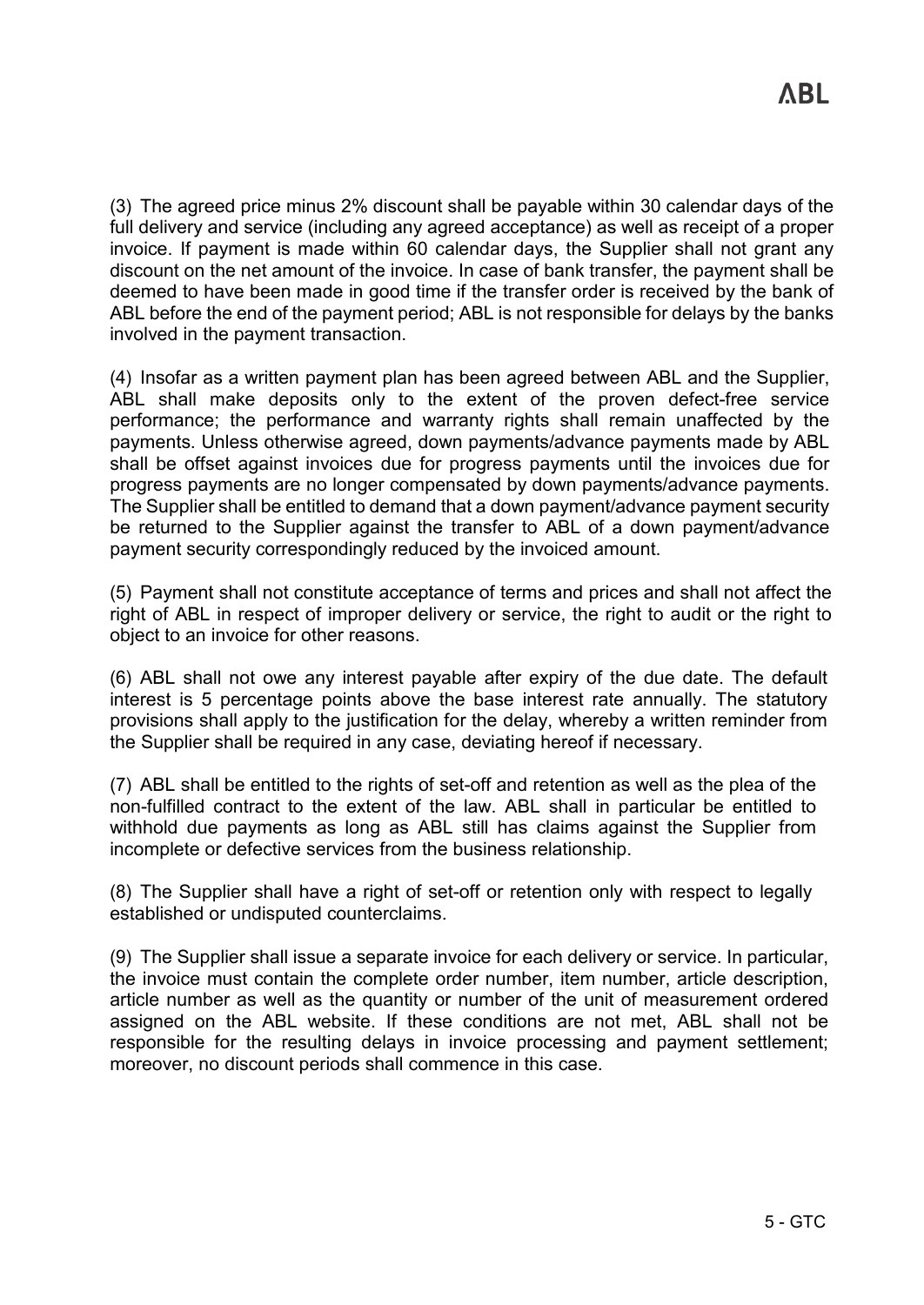(10) If, during the term of a contract for the supply of products, the Supplier delivers the contractual or similar products in comparable quantities to a third party under more favourable conditions, in particular with regard to price, discounts, technology, quality, payment terms, delivery times or other terms (hereinafter *Conditions*), the Supplier shall be obligated to inform ABL of this without delay and automatically grant ABL these more favourable *Conditions.* The new *Conditions* shall apply retroactively from the time at which the Supplier granted these *Conditions* which are more favourable than those of the third party.

(11) If the purchase price is dependent on the quantity of delivered goods, the units of measurement specified by ABL (e.g. kg, m², running metre) shall apply for the calculation of the purchase price. Unless the quantities actually delivered have been officially measured at the place of dispatch, the quantities and dimensions determined by ABL upon delivery shall be decisive. If it is subsequently established that the Supplier has delivered more than the quantity ordered according to the order, the Supplier shall not be entitled to demand payment for the additional quantity. If it is established that the Supplier has delivered less than the quantity ordered, ABL may either demand delivery of the missing quantity or withdraw from the purchase agreement in view of the missing quantity.

# <span id="page-5-0"></span>**§ 5 Securities**

(1) As security for the down payment/advance payment, the Supplier shall provide ABL with an unlimited performance bond/guarantee from a German or international provider of performance bonds/guarantees. The following are recognised as such: domestic banks or savings banks, foreign banks with a long-term rating of at least BBB-. (if issued by Fitch Ratings or Standard and Poor´s) or at least Baa3. (if issued by Moody´s). The wording of the guarantee must correspond to the ABL model text. Down payment /advance payment performance bonds must also cover the gross amount, be directly enforceable, free of charge for ABL and for an unlimited period, contain a waiver of defences of set-off, advance claim and invalidity and must not contain a security deposit clause. Claims arising from the performance bond/guarantee must not expire before the respective secured claim against the Supplier.

(2) As security for claims for defects, the Supplier shall provide an unlimited performance bond from a major German bank or a German credit insurer for acceptance, the wording of which shall correspond to the ABL model text. The security shall amount to 5% of the net invoice amount, unless otherwise agreed. The security for claims for defects shall extend to the settlement of all claims for defects including damages as well as the reimbursement of overpayments including interest. Claims arising from the performance bond must not expire before the respective secured claim against the Supplier. Until the contractual security has been provided, ABL shall be entitled to retain 5% or a differently agreed percentage of the net invoice amount.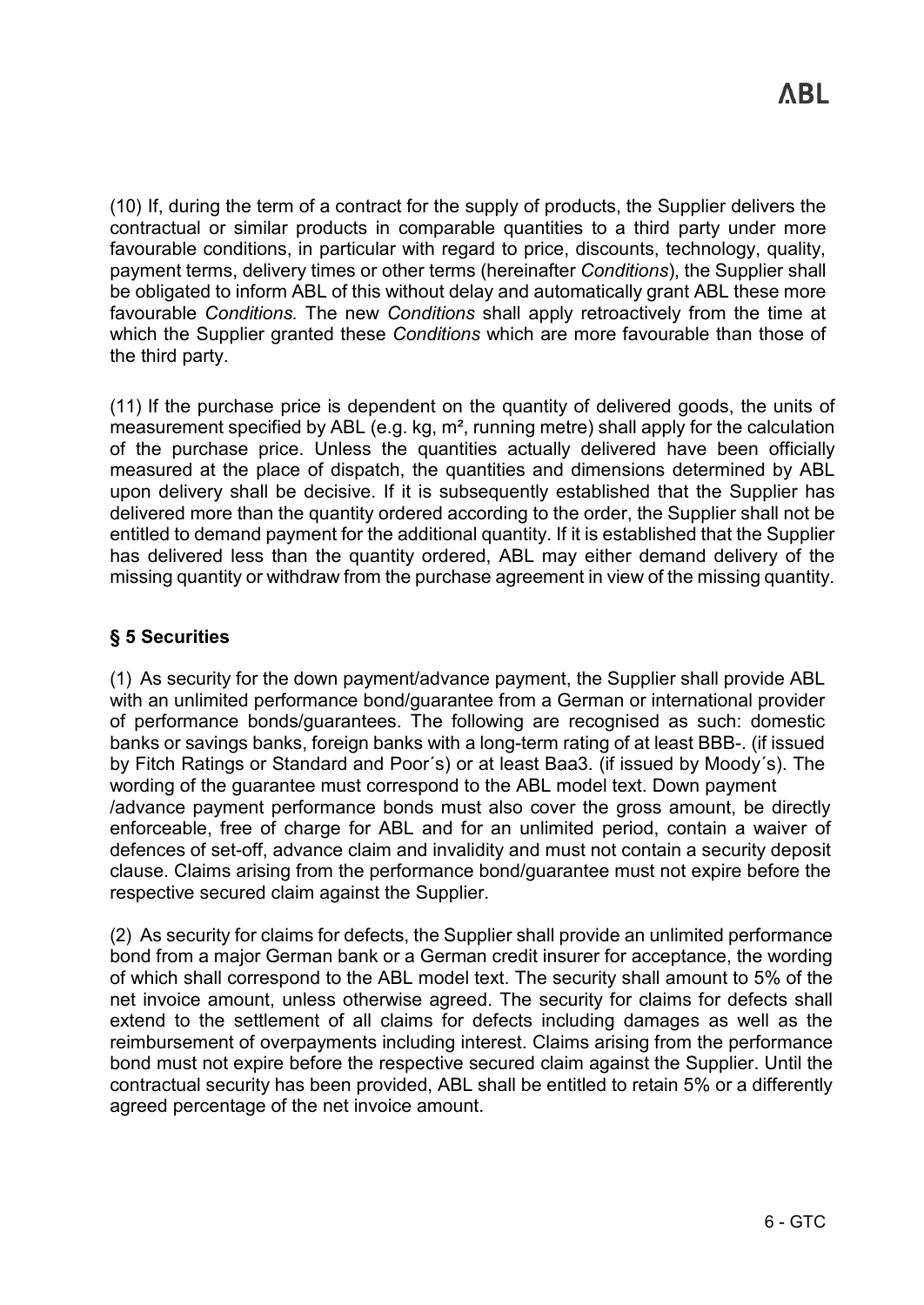(3) ABL shall also be entitled at any time to demand from the Supplier, in addition to the two aforementioned performance bonds or guarantees pursuant to paragraphs (1) and (2), a contractual performance bond or guarantee of an appropriate amount.

#### <span id="page-6-0"></span>**§ 6 Delivery and Service Periods, Default in Delivery**

(1) The deadlines specified by ABL in the order shall be binding. The date of receipt of the goods at the delivery address stated in the order during normal business hours with the necessary shipping documents is decisive for compliance with the delivery or service date or the delivery or service period.

If a delivery with assembly or service has been agreed between the Supplier and ABL, the delivery of the defect-free goods after proper execution of the assembly or service shall be decisive for the timeliness of the delivery. Insofar as acceptance is provided for by law or contractually agreed, the time of acceptance shall be decisive. The Supplier shall be entitled to claim the absence of deliveries or services required or to be provided in advance according to the agreement by ABL, only if the Supplier has requested them in writing and has not received them within a reasonable period of time. If the Supplier recognises that the agreed deadlines cannot be met for any reason whatsoever, the latter shall notify ABL without delay in writing, stating the reasons for and the duration of the delay. The unconditional acceptance of a delayed (partial) delivery or (partial) service shall not constitute a waiver by ABL of any rights with regard to the late (partial) delivery or (partial) service.

(2) The Supplier shall be liable to ABLE for all direct and indirect damage caused by the delay. Acceptance of the delayed delivery or service shall not constitute a waiver of claims for compensation. If the Supplier is in default with its delivery or service, ABL shall be entitled to withdraw from the contract and claim damages for non-performance after expiry of a reasonable grace period set by us, notwithstanding further statutory claims and rules. In this context, the Supplier shall also reimburse ABL for any additional costs incurred as a result of any covering purchase.

(3) If the Supplier is in default with a delivery or in the event of an incorrect delivery, ABL shall be entitled to claim a contractual penalty in the amount of 1% of the net price per commenced calendar week, but not more than a total of 5% of the net price of the goods delivered late or incorrectly. ABL shall be entitled to claim the contractual penalty in addition to demanding performance and as a minimum amount of damages owed by the Supplier in accordance with the statutory provisions; the assertion of further damages shall remain unaffected. If ABL accepts the delayed service, ABL shall assert the contractual penalty at the latest with the final payment.

(4) If delivery takes place earlier than agreed, ABL reserves the right to return the goods at the expense of the Supplier. If the goods are not returned in the event of premature delivery, the goods shall be stored by ABL until the delivery date at the expense and risk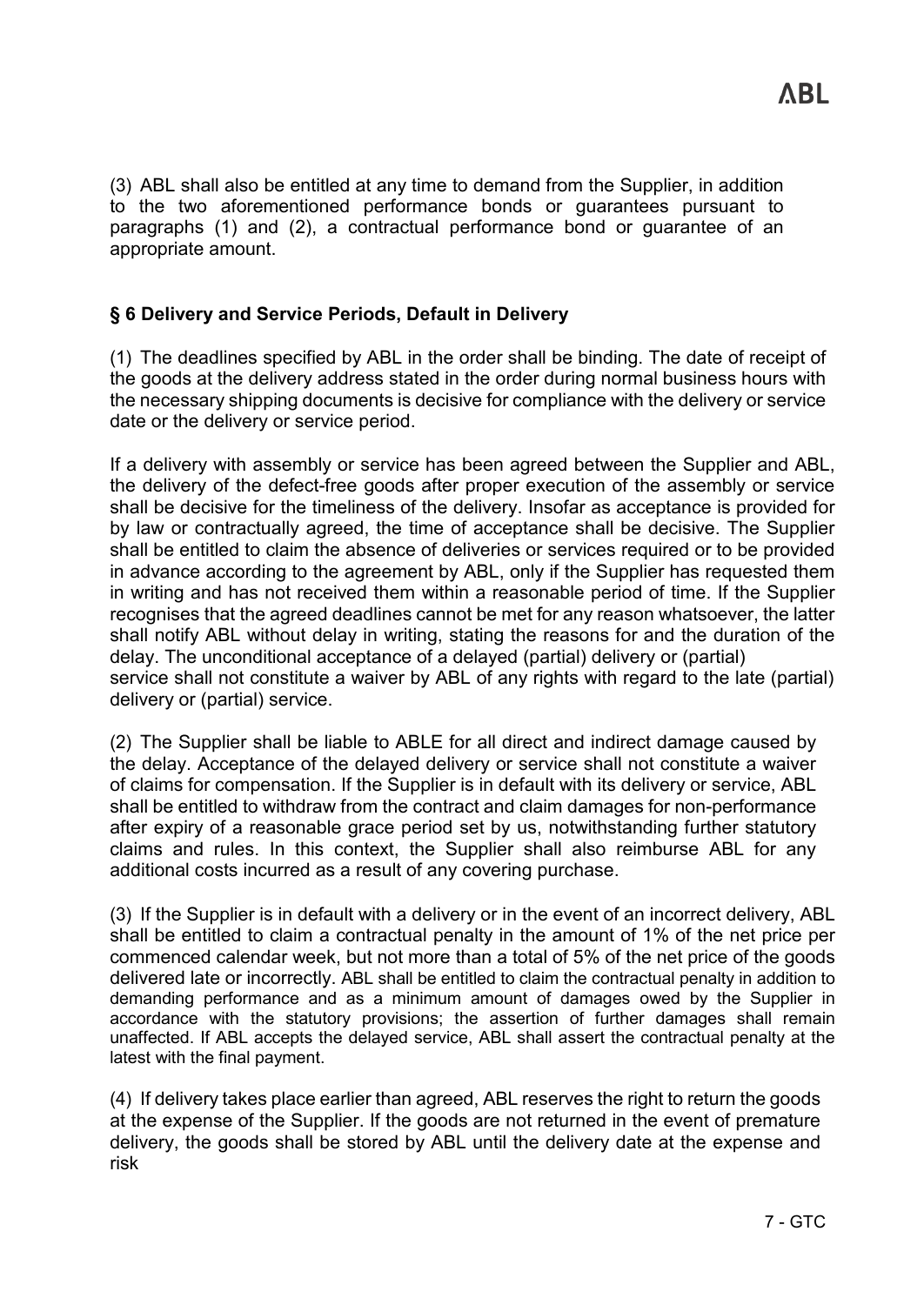of the Supplier.

# <span id="page-7-0"></span>**§ 7 Freight, Packaging, Insurance, Delivery Note**

(1) Delivery will be made in accordance with DDP (Incoterms 2020) to the place specified in the order placed by ABL.

(2) Insofar as it has been agreed that ABL shall bear the freight costs, ABL shall bear only the freight costs most favourable to ABL. Insofar as it has been agreed that the Supplier shall commission the transport and ABL shall bear the costs thereof, the Supplier shall use the carrier or forwarding agent designated by ABL. This agreement does not change the agreements regarding the place of performance and transfer of risk. All costs incurred up to handover to the carrier, including loading and carriage, shall also be borne by the Supplier in this case.

(3) The Supplier shall comply with the requirements of the current ABL packaging regulations. The Contractor shall also carefully safeguard the interests of ABL during shipment. The goods should be packed so that the risk of damage during transport is as low as possible. The Supplier shall be liable for damage resulting from improper packaging.

(4) The Supplier must take back used, empty packaging free of charge. If this is not possible, the Supplier shall bear the corresponding reasonable disposal costs incurred by ABL.

(5) The delivery must be made with a delivery note on which the order number, item number, article description, article number of ABL as well as the quantity or number of the unit of measurement ordered are noted. If these details or the delivery note are missing, ABL may reject the delivery.

# <span id="page-7-1"></span>**§ 8 Deliveries**

(1) The Supplier shall not be entitled to have the service owed by it performed by third parties (e.g. subcontractors) without the prior written consent of ABL. The Supplier shall bear the procurement risk for its services, unless otherwise agreed in writing in individual cases (e.g. sale of goods in stock).

(2) The Supplier must adhere exactly to the orders with regard to quantity. The Supplier shall only be entitled to make partial deliveries or provide partial services if partial deliveries or partial services have been previously agreed in writing by ABL, have been contractually agreed or are reasonable under exceptional circumstances for ABL. Insofar as quality verification certificates have been agreed, they shall form an integral part of the delivery and must be handed over to ABL at the latest together with the goods.

(3) Insofar as the subject of the contract is the supply or manufacture of structural installations, machinery and technical equipment, the Supplier must also deliver the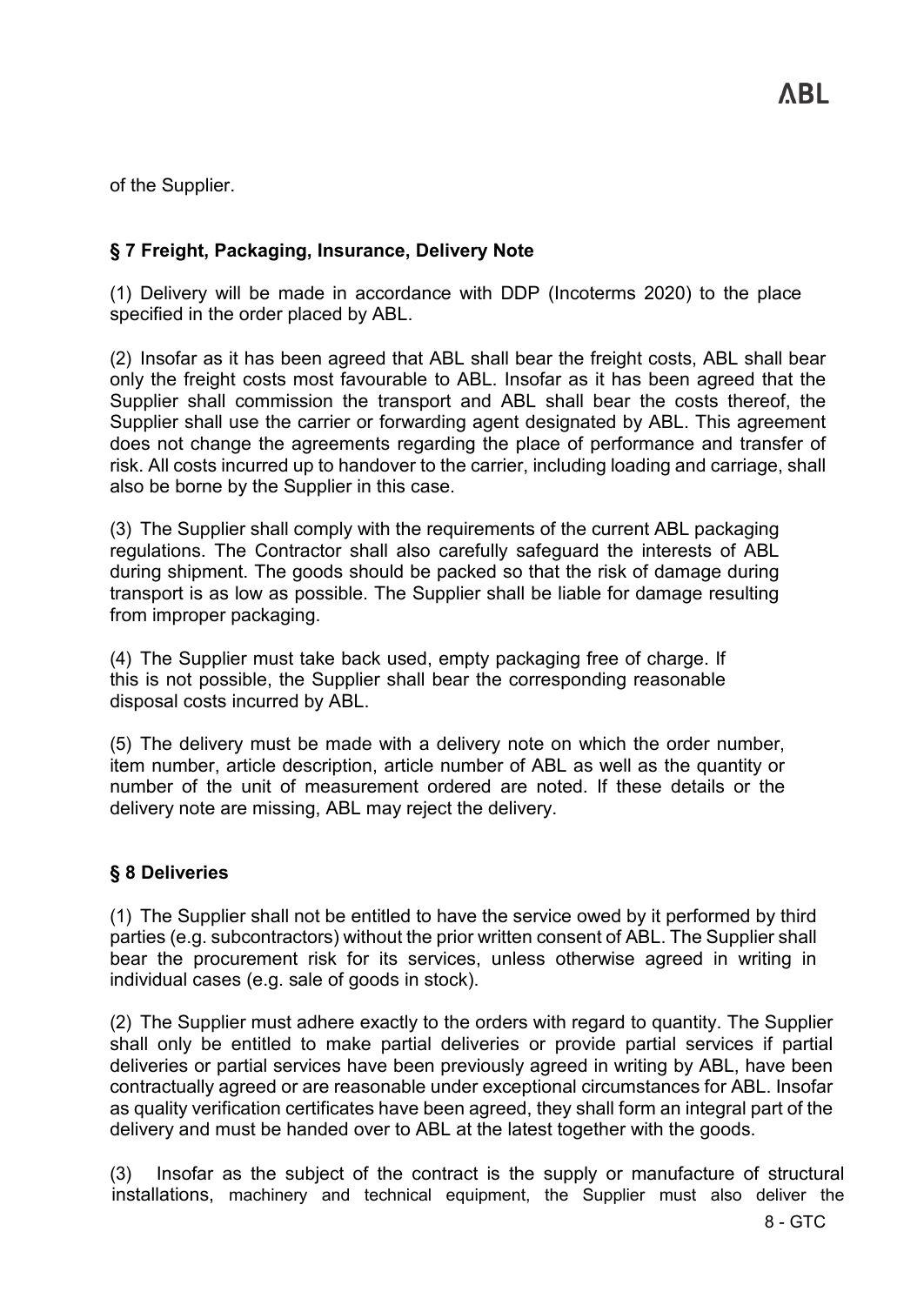corresponding technical documentation including circuit diagrams, functional diagrams and construction plans.

(4) Without the consent of ABL, excess or shortfall deliveries may not be made. Acceptance of goods is always subject to quality, condition and quantity.

## **§ 9 Quality and Documentation, Reviews During the Performance of the Contract**

(1) The Supplier must comply with the recognised technical guidelines and the applicable safety regulations for its deliveries. The Supplier shall perform and maintain effective quality assurance and provide ABL with evidence upon request. Insofar as the Supplier has received drawings, samples or other regulations or documents from ABL, the Supplier shall comply with them with regard to the execution and characteristics of the delivery item. Changes to the delivery item, an already approved production process or its relocation to another site shall require timely written notification by the Supplier and the prior express written consent of ABL.

(2) ABL shall be entitled to review the performance of the contract by the Supplier at any time. For this purpose, ABL shall be entitled to enter the factory of the Supplier during normal operating hours after prior notification and to inspect the facilities and systems relevant for the performance of the contract. The Supplier and ABL shall each bear the expenses arising from the review themselves. The contractual or statutory rights of ABL shall not be affected by such reviews.

#### <span id="page-8-0"></span>**§ 10 The Right of ABL to Make Changes**

ABL shall be entitled, even after confirmation of the order by the Supplier, to request that the Supplier make changes to the products (in particular also with regard to the construction and design of the products) at any time. In this case, the Supplier shall inform ABL without delay of the effects of this change request, in particular with regard to additional or reduced costs and the delivery date, and the parties shall agree, if necessary, on an appropriate contractual adjustment.

#### <span id="page-8-1"></span>**§ 11 Hazardous Substances, Environmental Protection**

(1) For goods and materials as well as for processes which, due to laws, regulations, other provisions or due to their composition and their effect on the environment, require special treatment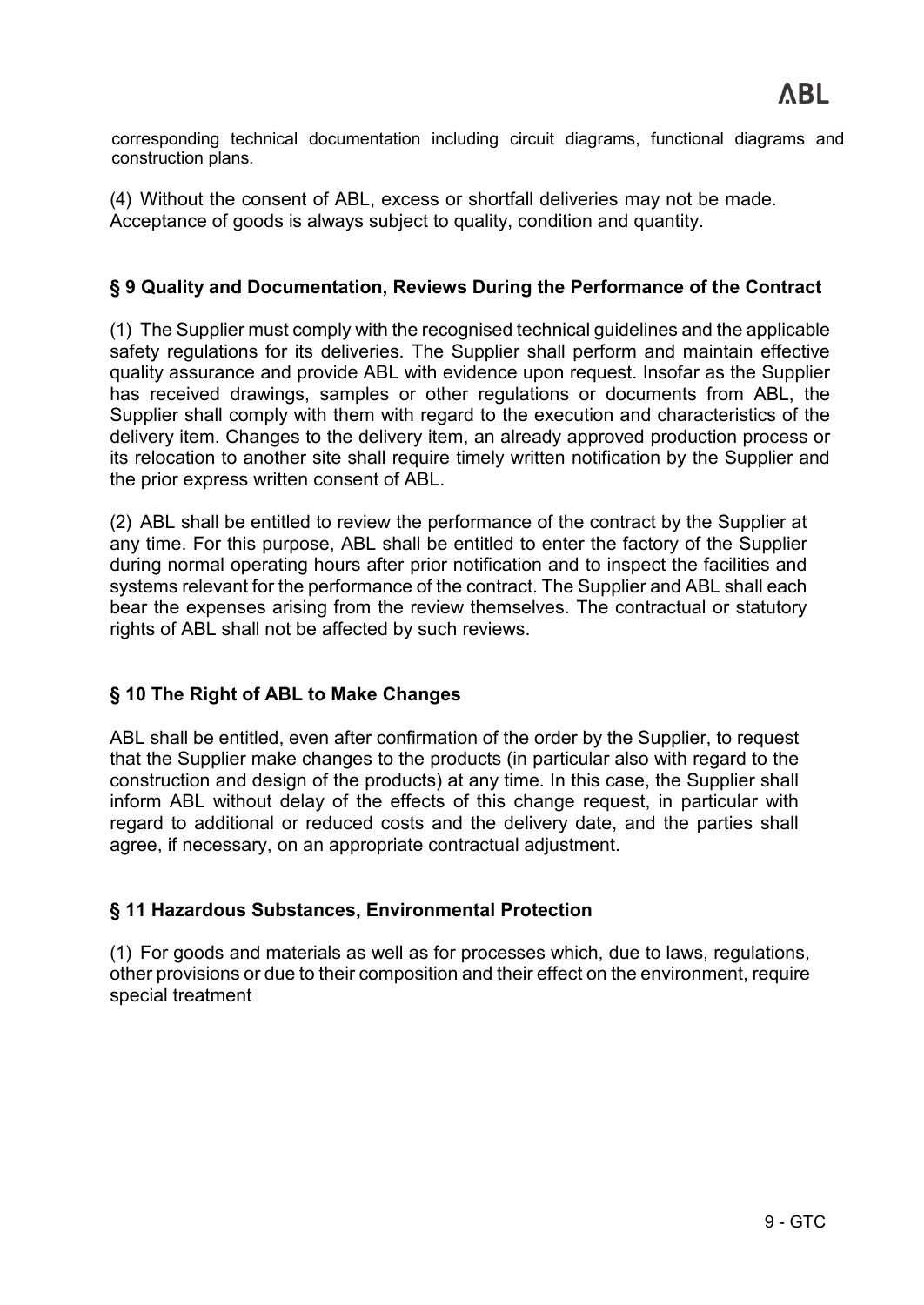with regard to transport, packaging, labelling, storage, handling, manufacture and disposal, among other things, the Supplier shall be obligated to comply with the legal regulations of the country of manufacture as well as the country of distribution.

(2) In this case, the Supplier shall provide ABL with the necessary papers and documents prior to confirmation of the order. If, in the course of the supply relationship, the requirements according to paragraph 1 change, the Supplier shall send ABL the papers and documents corresponding to the changed requirements without delay.

(3) The Supplier shall be liable for all damages resulting from culpable breach of the existing statutory provisions.

(4) In addition, the Supplier is obligated to comply with all statutory and official regulations with regard to environmental protection when fulfilling its contractual obligations.

## <span id="page-9-0"></span>**§ 12 Declarations of Origin**

If the Supplier makes declarations regarding the origin of the delivered goods, the following shall apply:

(1) The Supplier shall undertake to enable the customs authorities to check these proofs of origin without delay, to provide the necessary information and to provide any necessary confirmations.

(2) If the declared origin is not recognised by the competent authority due to a lack of documentary evidence or inability to check, the Supplier shall be obligated to pay damages. However, this liability shall only arise in the event of negligence on the part of the Supplier or in the absence of warranted characteristics.

#### <span id="page-9-1"></span>**§ 13 Authorisation Requirements for Machine/System Operation**

Insofar as the operation of the machine/system to be delivered by the Supplier requires public-law or official approval, the Supplier must procure this at its own expense and risk and provide proof of this to ABL.

#### <span id="page-9-2"></span>**§ 14 Transfer of Risk**

The risk of accidental loss or accidental deterioration of the goods shall be transferred to ABL upon proper and full delivery and service at the agreed place, including handover as specified in § 8 paragraph 3 and other necessary documents. If a delivery has been agreed with an installation/assembly/service,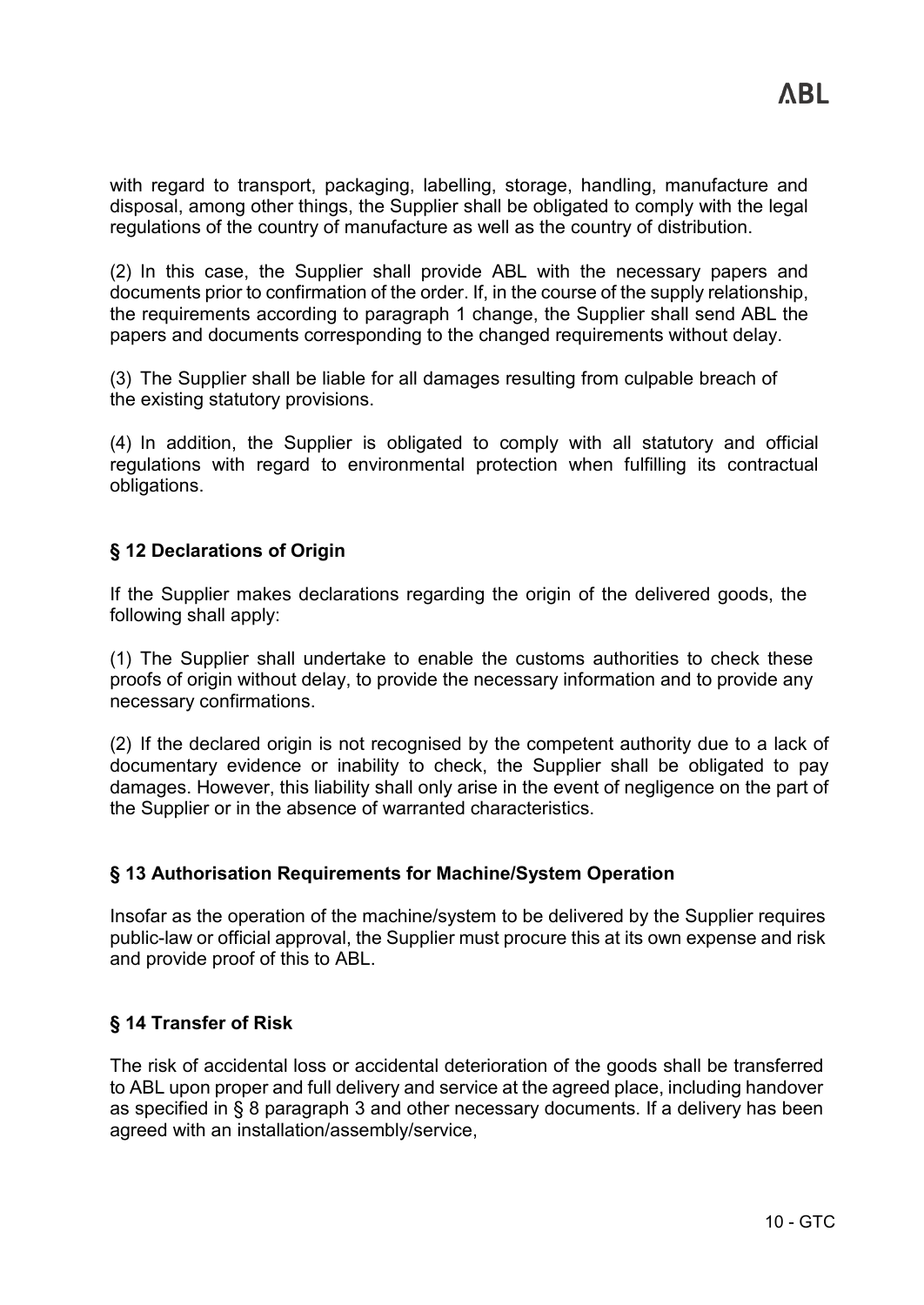the transfer of risk takes place after proper execution of the installation/assembly/service and handover. If an acceptance is provided for by law or contractually agreed, the acceptance date shall be determined jointly. The result of the acceptance shall be recorded in an acceptance report.

The transfer of risk shall not take place before the written confirmation of successful acceptance by ABL in the written acceptance report. Declarations of acceptance shall be subject to the written form requirement. Acceptance cannot take place in any other way, in particular not by means of reviews, expert opinions, certificates or work reports. The payment of invoice amounts expressly does not constitute an implied acceptance.

## <span id="page-10-0"></span>**§ 15 Liability for Defects**

(1) In the event of defective delivery, the statutory provisions shall apply unless otherwise stipulated in the following provisions (in particular for production material).

(2) ABL shall inspect the products ("production material") delivered by the Supplier for production purposes upon receipt for conformity of the goods ordered and the goods delivered, for any deviations in quantity, as well as for externally visible damage, to the extent that and as soon as this is actually possible and reasonable in the ordinary course of business.

ABL shall notify the Supplier of any defects identified during this inspection within 14 days of their discovery. The Supplier shall otherwise waive any further incoming goods inspection by ABL. ABL shall notify the Supplier of other defects which are only identified by ABL during processing or the intended use of the delivered goods within 14 days of identification of the defects.

In this respect, the Supplier shall expressly waive any objection regarding delayed notice of defects.

(3) The Supplier shall warrant that its delivery or service is in accordance with the contract, that it is functional, faultless and free from material defects and defects of title. The Supplier shall also warrant that its delivery and service comply with the quality agreed with ABL, including the agreed technical delivery regulations, specifications, drawings, samples and/or descriptions, and comply with applicable standards including DIN EN ISO 9000/9001. The Supplier shall also warrant that its deliveries and services are state of the art.

(4) The Supplier shall be obligated to carry out the order in such a way that the law on technical work equipment, the relevant accident prevention regulations, other occupational health and safety regulations as well as the generally recognised safety, occupational health and hygienic regulations applicable in the Federal Republic of Germany are observed. If this regulation is not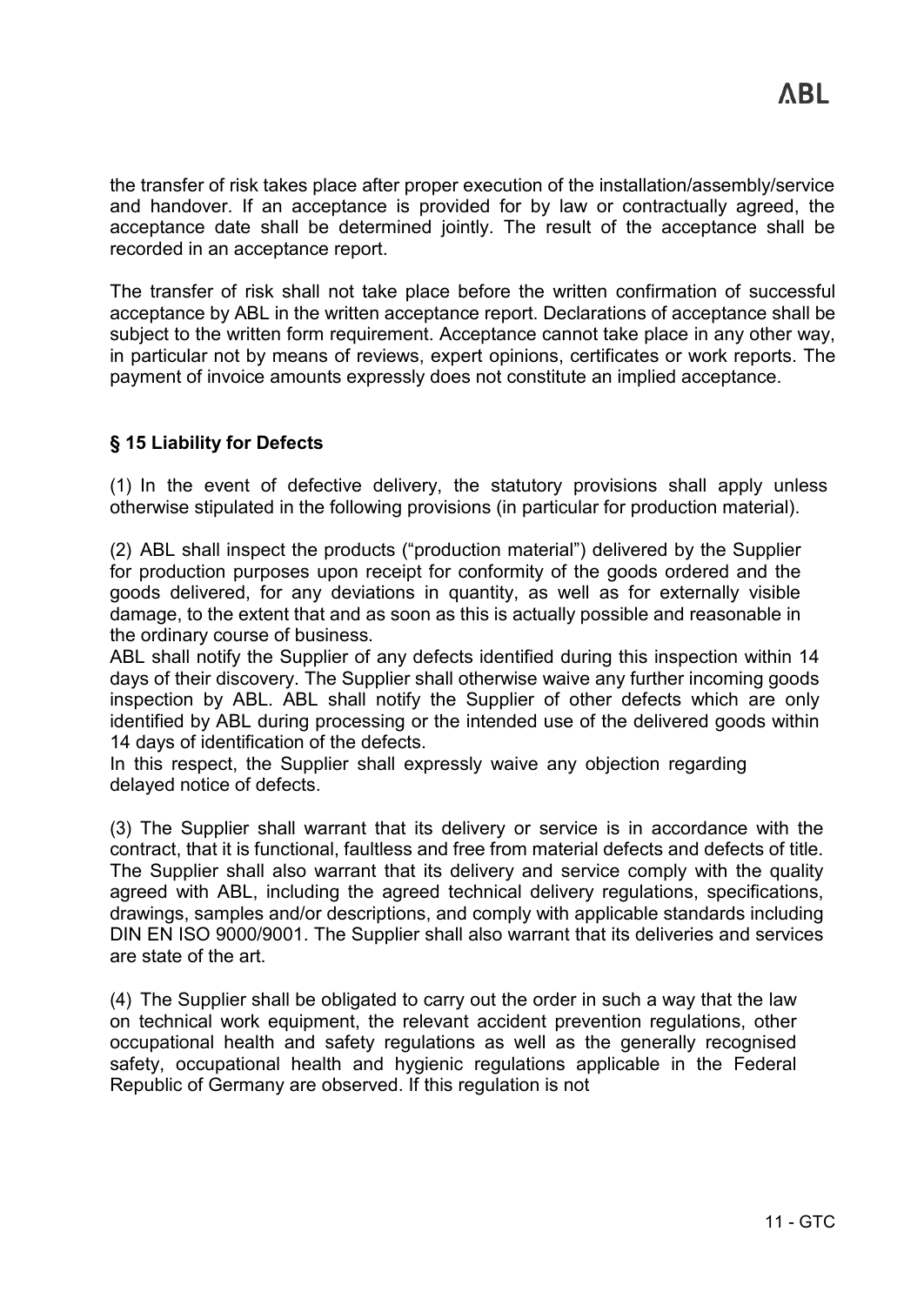observed, the delivery or service shall be deemed improperly rendered.

(5) ABL shall be entitled to the statutory rights based on liability for defects without restrictions. In particular, ABL shall be entitled, as subsequent performance at the option of ABL, to demand that the Supplier remedy the defect or deliver a replacement. Subsequent performance shall be carried out by the Supplier without delay. It must also comply with the operational requirements of ABL.

(6) In the event of subsequent performance, the Supplier shall be obligated to bear all expenses necessary for the purpose of remedying the defect or delivering a replacement. If the defect is discovered by an ABL customer, the necessary expenses shall also include transport costs to the ABL customer. If the defect is discovered after the product has been incorporated into other items, the necessary expenses shall also include the costs of dismantling the defective products and installing the products repaired or replaced by the Supplier. Approval by ABL of the drawings and calculations of the Supplier shall not affect its warranty obligation.

(7) If there is a defect in the delivery or service provided by the Supplier, ABL may, after the unsuccessful expiry of a reasonable period determined for subsequent performance, remedy the defect itself or have it remedied by a third party and claim reimbursement for the necessary expenses, unless the Supplier rightly refuses subsequent performance. Section 323 (2) of the German Civil Code shall apply accordingly. The determination of a reasonable period is not necessary even if the subsequent performance has failed or is unreasonable. ABL may demand an advance from the Supplier for the expenses necessary to remedy the defect.

(8) In the event of defects of title, the Supplier shall also indemnify ABL against any existing third-party claims, unless the Supplier is not responsible for the defect of title.

(9) ABL can either keep defective goods or return them to the Supplier at the expense and risk of the Supplier.

(10) Unless expressly agreed otherwise, the warranty period shall be 36 months from delivery or, if acceptance is provided for by law or contractually agreed, from acceptance.

Unless otherwise agreed, all work on or in connection with buildings shall be subject to a warranty period of five years. If the Supplier provides subsequent performance, the limitation period for liability for the absence of defects in the subsequent performance shall begin anew after conclusion of the subsequent performance, unless the Supplier has expressly and justifiably reserved the right to provide subsequent performance only as a gesture of goodwill, to avoid disputes or in the interest of the continuation of the business relationship.

(11) For hidden defects, the Supplier shall assume a warranty of 5 years from delivery or acceptance of the goods. The warranty period shall be extended by the duration of the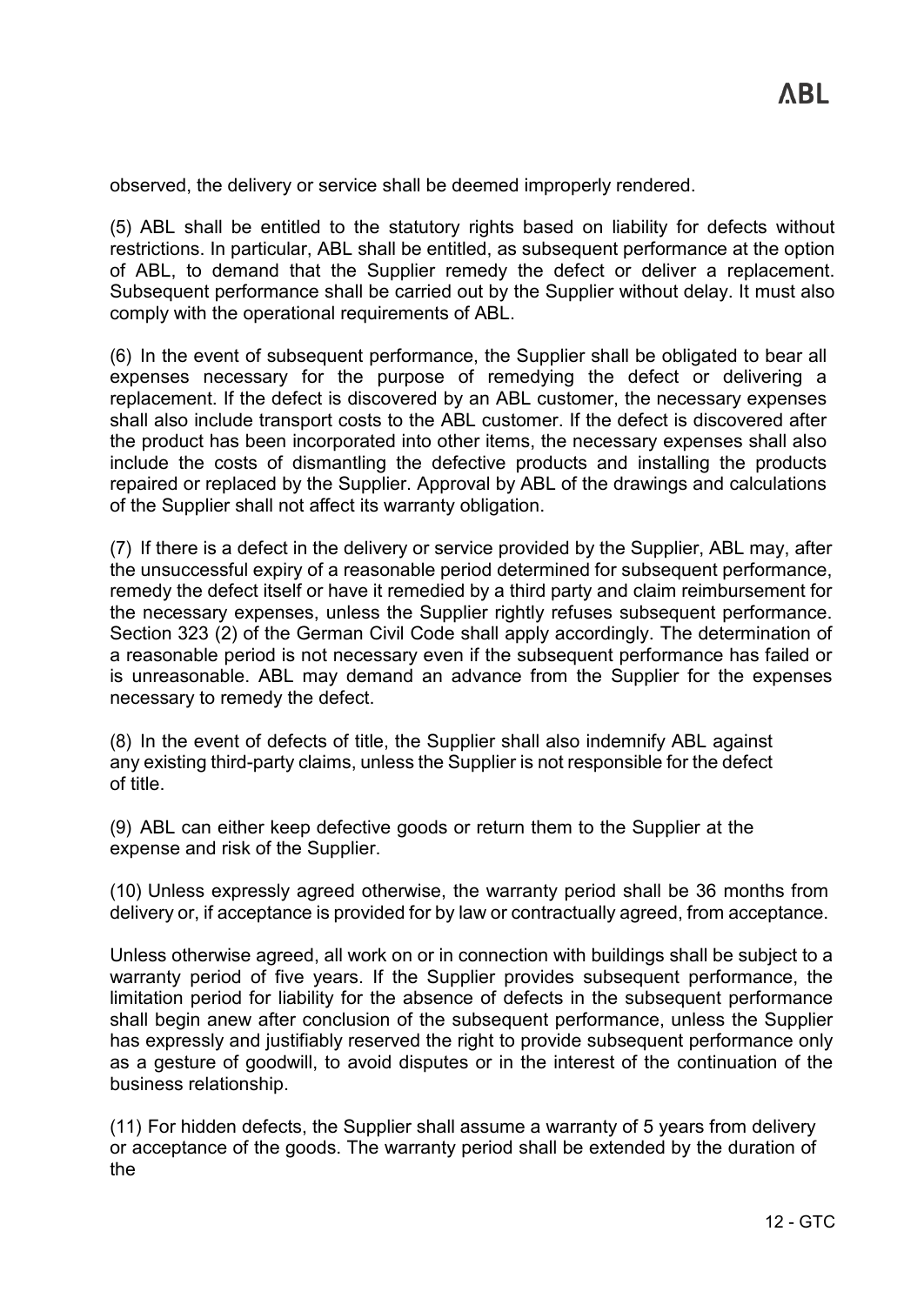interruption of operations caused by the work carried out to remedy the defect or deliveries of replacement parts for the delivery item. These, in turn, shall be subject to the full warranty period.

#### <span id="page-12-0"></span>**§ 16 Product Liability, Indemnity**

(1) Insofar as the Supplier has caused a product fault and/or (depending on the underlying basis of the claim) is responsible for it, the Supplier shall be obligated, at the first request of ABL, to pay damages or indemnify ABL against all third-party claims, provided that the cause of the claim lies within the control and organisation of the Supplier and the Supplier itself would be liable towards third parties. Insofar as the joint responsibility for or contributory negligence of ABL can be asserted, the Supplier may assert this joint responsibility or contributory negligence against ABL. In the relationship between ABL and the Supplier, the respective share of the payment for damages shall be based on the corresponding proportionate joint responsibility (Section 254 of the German Civil Code) and/or contributory negligence.

(2) The obligations of the Supplier pursuant to paragraph 1 shall also include the costs incurred by ABL as a result of the use of legal assistance or otherwise in connection with the defence against product liability claims. If ABL is subject to special rules governing the burden of proof in relation to the injured party, these rules governing the burden of proof shall also apply in the relationship between ABL and the Supplier, unless the circumstances to be proven are the responsibility of ABL.

(3) In cases of product liability pursuant to paragraph 1, the Supplier shall provide ABL with all necessary information and support using reasonable efforts in order to dispute the claims.

(4) Insofar as a recall action or an owner notification programme is necessary to comply with a law, regulation, order or other governmental requirement or as a safety measure to avoid personal injury or death or in the case of other field or service actions, the costs, including but not limited to labour, transport and traceability costs, shall be apportioned on the basis of the contributory negligence (Section 254 of the German Civil Code)/joint responsibility respectively attributable to ABL and the Supplier. As far as possible and appropriate, ABL shall inform the Supplier of the content and scope of the recall actions or other field or service actions to be carried out and give the Supplier the opportunity to comment. All other statutory claims shall remain unaffected by this.

#### <span id="page-12-1"></span>**§ 17 Insurance**

(1) The Supplier shall be obligated to take out and maintain comprehensive business, product and environmental liability insurance (including extended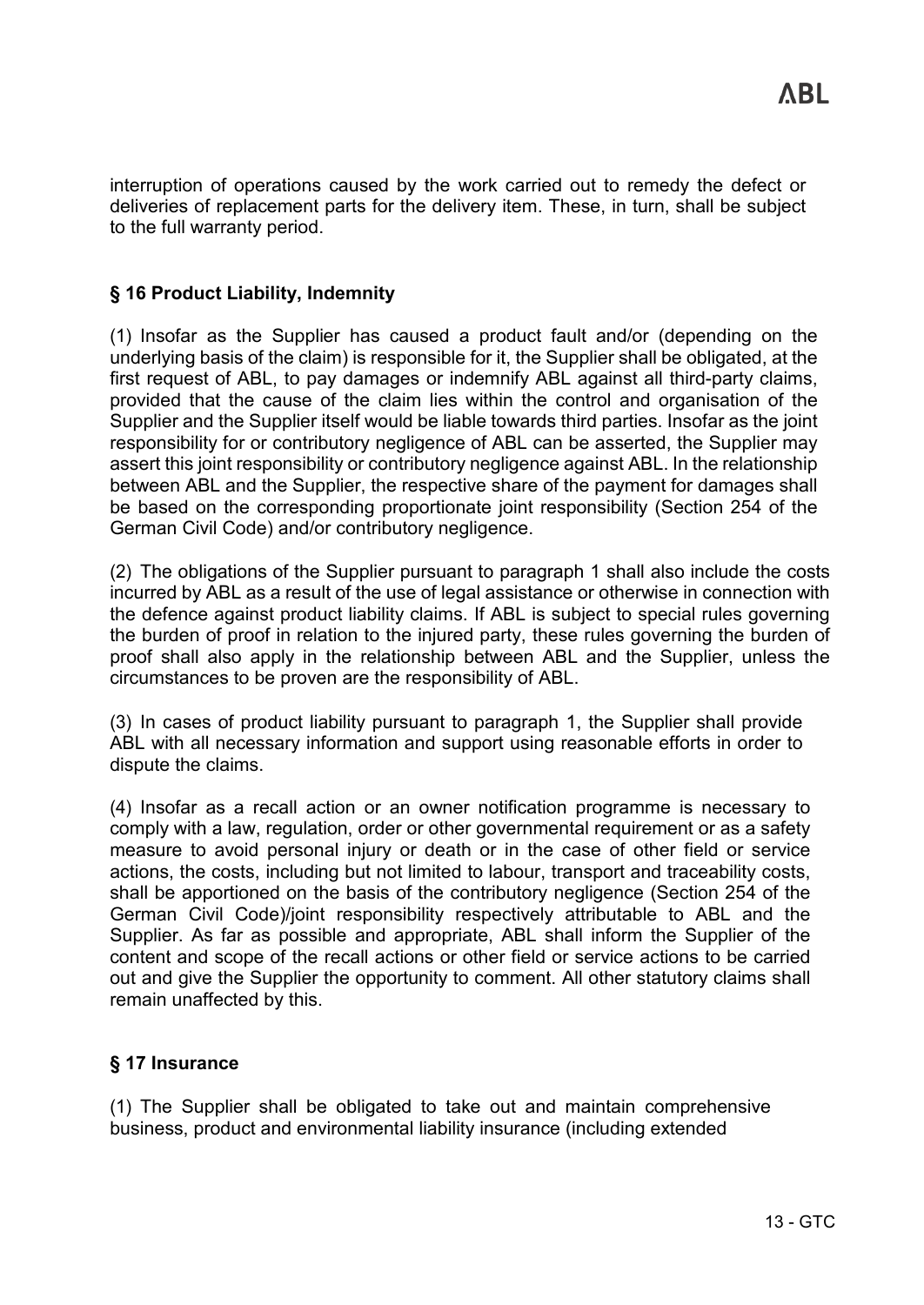product liability, which also covers recall risk) with a reputable insurance company with a minimum coverage of at least EUR 10.0 million per claim for personal injury, property damage and pecuniary loss. Insofar as the insurance contract provides for a maximum compensation sum for all claims in an insurance year, this must be at least twice the amount of the cover available per claim. Such insurance shall also extend to affiliated companies of the Supplier insofar as they are involved in a service which is subject to these terms. The contractual and statutory liability of the Supplier shall remain unaffected by the scope and amount of its insurance cover.

(2) At the request of ABL, the Supplier shall provide evidence of having taken out such insurance and the premium payment without delay.

# <span id="page-13-0"></span>**§ 18 Industrial Property Rights**

(1) The Supplier shall ensure and warrant that by purchasing, owning, offering, using, processing or reselling the products, ABL or customers of ABL do not infringe any industrial property rights of third parties, in particular any trademark rights, corporation rights, rights to a name, patent rights, utility model rights, design patent rights, trade dress, design rights or copyrights of third parties (including corresponding

protective rights applications) ("industrial property rights") in the country of origin of the Supplier, as well as within the Federal Republic of Germany, the European Union, the USA, Canada, Brazil, Argentina, China, Korea, Japan, India and Russia. If the Supplier culpably breaches this obligation, the latter shall indemnify ABL and ABL customers at the first request of ABL against any third-party claims arising from such actual or alleged infringements of industrial property rights and shall bear all costs and expenses incurred by ABL in this context, in particular legal prosecution and defence costs and costs resulting from compliance with a possible duty to refrain.

(2) Paragraph 1 shall not apply if the delivery item has been manufactured according to drawings, models or other detailed information provided by ABL and the Supplier was neither aware nor should have been aware that industrial property rights of third parties were infringed as a result.

(3) The parties shall be obligated to inform each other without delay of any infringement risks and alleged cases of infringement that become known and to mutually counteract such infringement claims using reasonable efforts.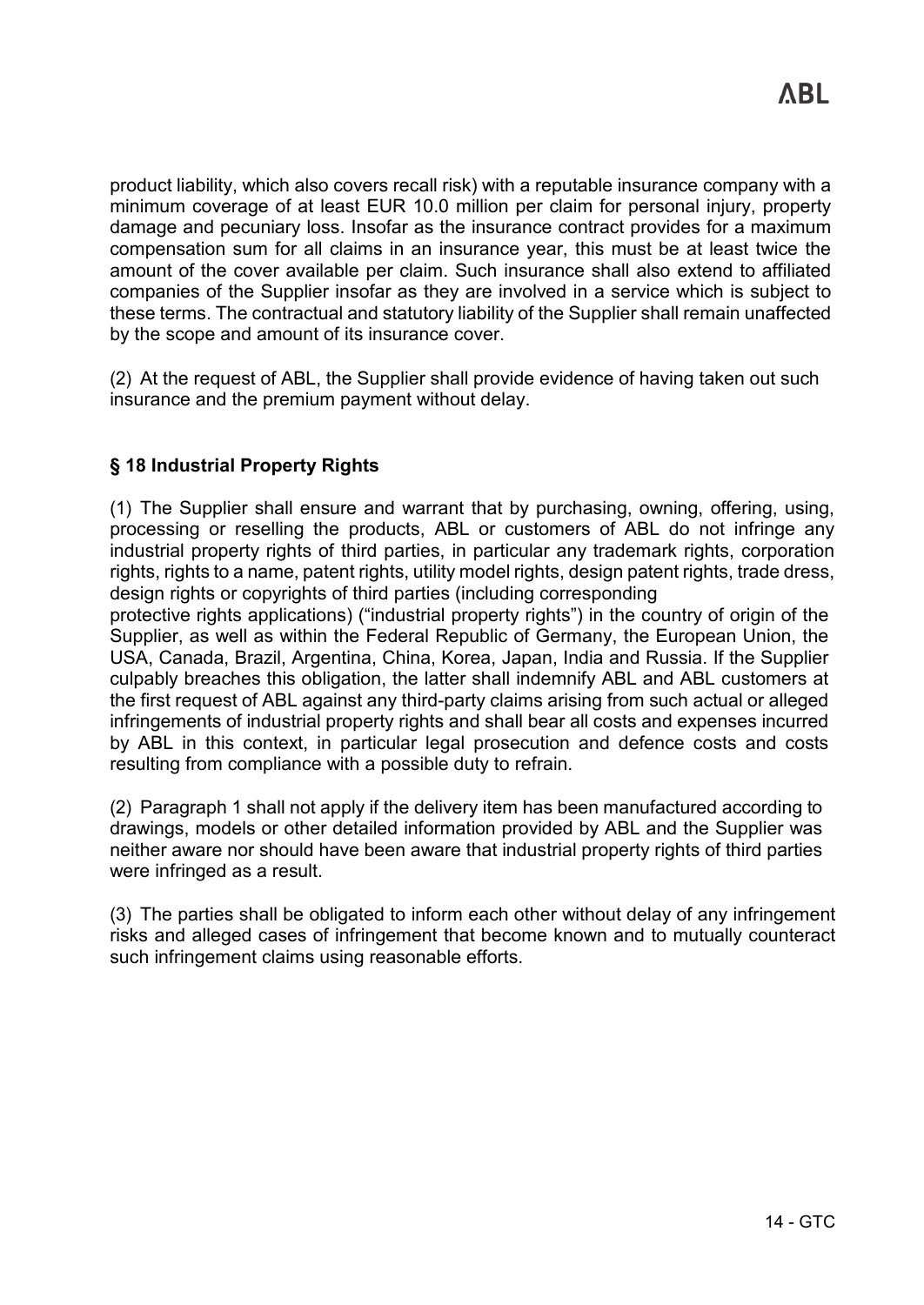## <span id="page-14-0"></span>**§ 19 Force Majeure**

(1) If ABL loses interest in service in case of events of force majeure (e.g. natural disasters, war, insurrection, acts of God, energy shortage, pandemics, epidemics, industrial action), for example because ABL cannot use the service due to damage to the production facilities, ABL may, at its option, withdraw from the contract in whole or in part with regard to those services which have not yet been delivered or provided to ABL or request that the service be provided at a later date. With regard to the services affected by such a withdrawal, the Supplier may claim reimbursement of the expenses already incurred with regard to the service, insofar as the latter cannot otherwise use the result of the expenses.

(2) The Supplier shall inform ABL without delay in writing of any impending or already existing obstacles to delivery which are recognisable to the Supplier and shall provide all possible and necessary information and take all measures to nevertheless fulfil its obligations as fully as possible.

(3) If ABL is prevented from accepting and/or receiving the delivery or service by events of force majeure, this shall not constitute default of acceptance or payment.

## <span id="page-14-1"></span>**§ 20 Reservation of Ownership, Manufacturing Equipment, Material Provided**

(1) ABL does not recognise any reservations going beyond the simple reservation of ownership of the Supplier. ABL shall be entitled to use, further process and sell as well as to combine and mix the goods with other goods irrespective of reservation of ownership.

(2) The Supplier shall undertake to use material provided by ABL exclusively for the fulfilment of orders placed by ABL. The Supplier must mark ABL material as such, manage it and store it separately.

(3) If material provided by ABL is processed or modified, ABL shall acquire sole ownership of the new item. In this case, processing and modifications shall be carried out for ABL. In lieu of transfer of ownership, the Supplier shall store the goods for ABL free of charge with the diligence of a prudent businessman.

(4) If ABL provides parts or material (including software, finished and semi-finished products) to the Supplier, ABL shall reserve ownership thereof. Processing or modification by the Supplier shall be carried out for ABL. If the reserved goods are processed by ABL with items not belonging to ABL, ABL shall acquire joint ownership of the new item in the proportion of the value of the item of ABL (purchase price plus VAT) to the other items processed at the time of processing.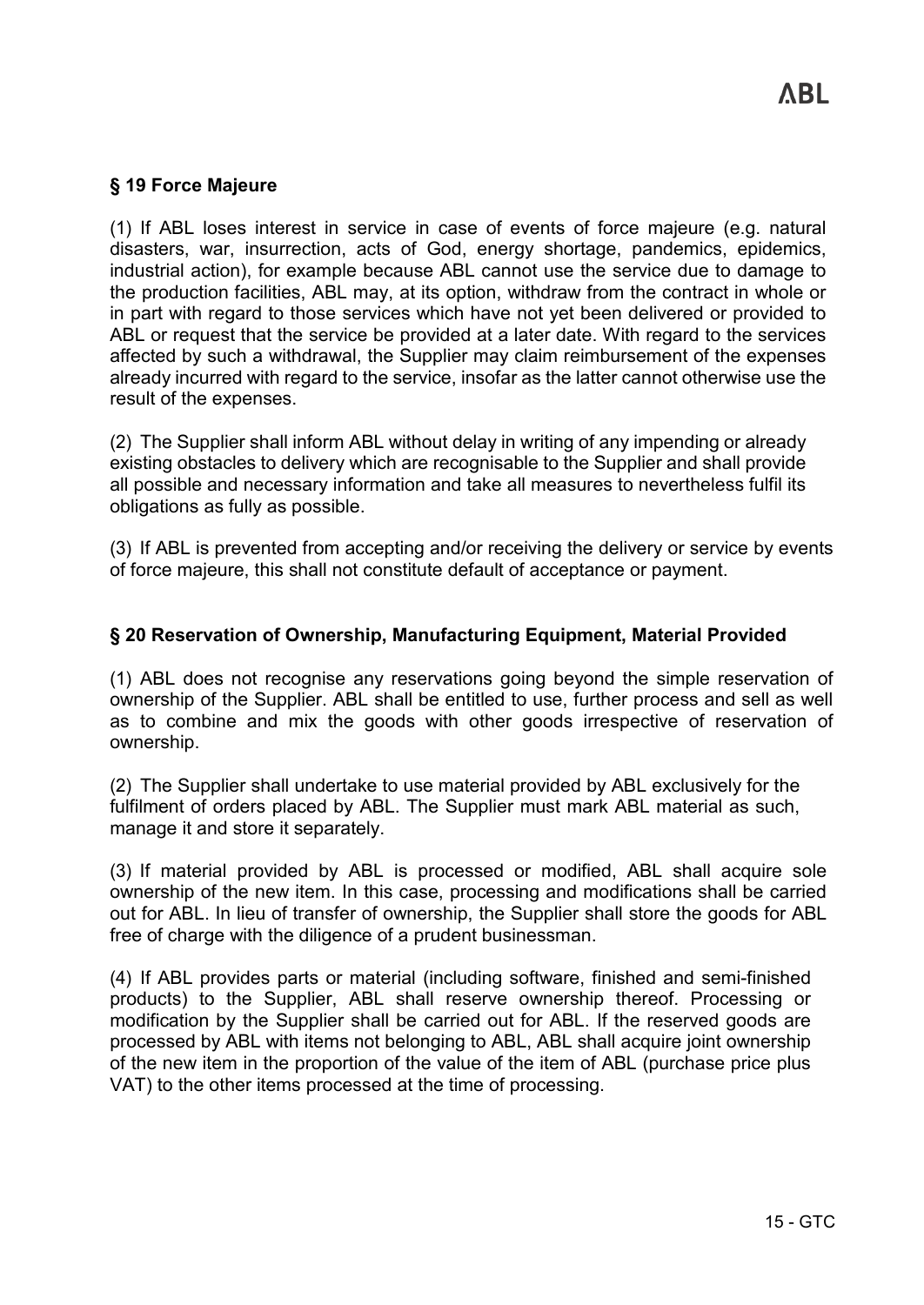(5) If the parts or material provided by ABL are inseparably mixed or combined with other items not belonging to ABL, ABL shall acquire joint ownership of the new item in the proportion of the value of the reserved item (purchase price plus VAT) to the other mixed or combined items at the time of mixing or combining. If the mixing or combination takes place in such a way that the item provided by the Supplier is to be regarded as the main item, it shall be deemed agreed that the Supplier shall assign joint ownership to ABL on a pro-rata basis; the Supplier shall retain sole ownership or joint ownership for ABL.

(6) Insofar as the security rights to which ABL is entitled pursuant to paragraph 4 and/or paragraph 5 exceed the purchase price of all reserved goods not yet paid by ABL by more than 10%, ABL shall be obligated to release the security rights at its option at the request of the Supplier.

(7) The Supplier shall assume liability for any damage, loss, theft, deterioration, destruction and rejection through no fault of its own for the material provided and the items manufactured therefrom.

(8) Tools, models and other aids which are manufactured for the fulfilment of the order and separately invoiced by the Supplier shall become the property of ABL at the time of manufacture. In the event of damage, loss or destruction, the Supplier shall be obligated to restore or replace the goods.

(9) The handing over of tools, models and other aids in accordance with paragraph 8 above shall be replaced by the fact that the Supplier stores them free of charge for ABL. The Supplier must clearly mark the aforementioned items as property of ABL and draw the attention of third parties wishing to establish a claim to them to the right of ownership of ABL. The Supplier shall be obligated to maintain and preserve the aforementioned items and to remedy normal wear and tear; the necessary expenditure shall be covered by the purchase price. In the event of damage, loss or destruction, the Supplier shall be obligated to restore or replace the goods.

(10) Submitted samples, drawings, sketches, illustrations etc. shall remain the property of ABL; ABL shall retain the copyright or right of use to them. They may not be copied or reproduced without the written consent of ABL. The documents must be returned to ABL together with the offer.

# <span id="page-15-0"></span>**§ 21 Spare Parts Supply**

The Supplier shall undertake to ensure a supply of spare parts for the intended service life of the end products for which the products are to be used. The minimum period is 15 years after the end of (series) of production of the products. In good time before the end of the minimum period, the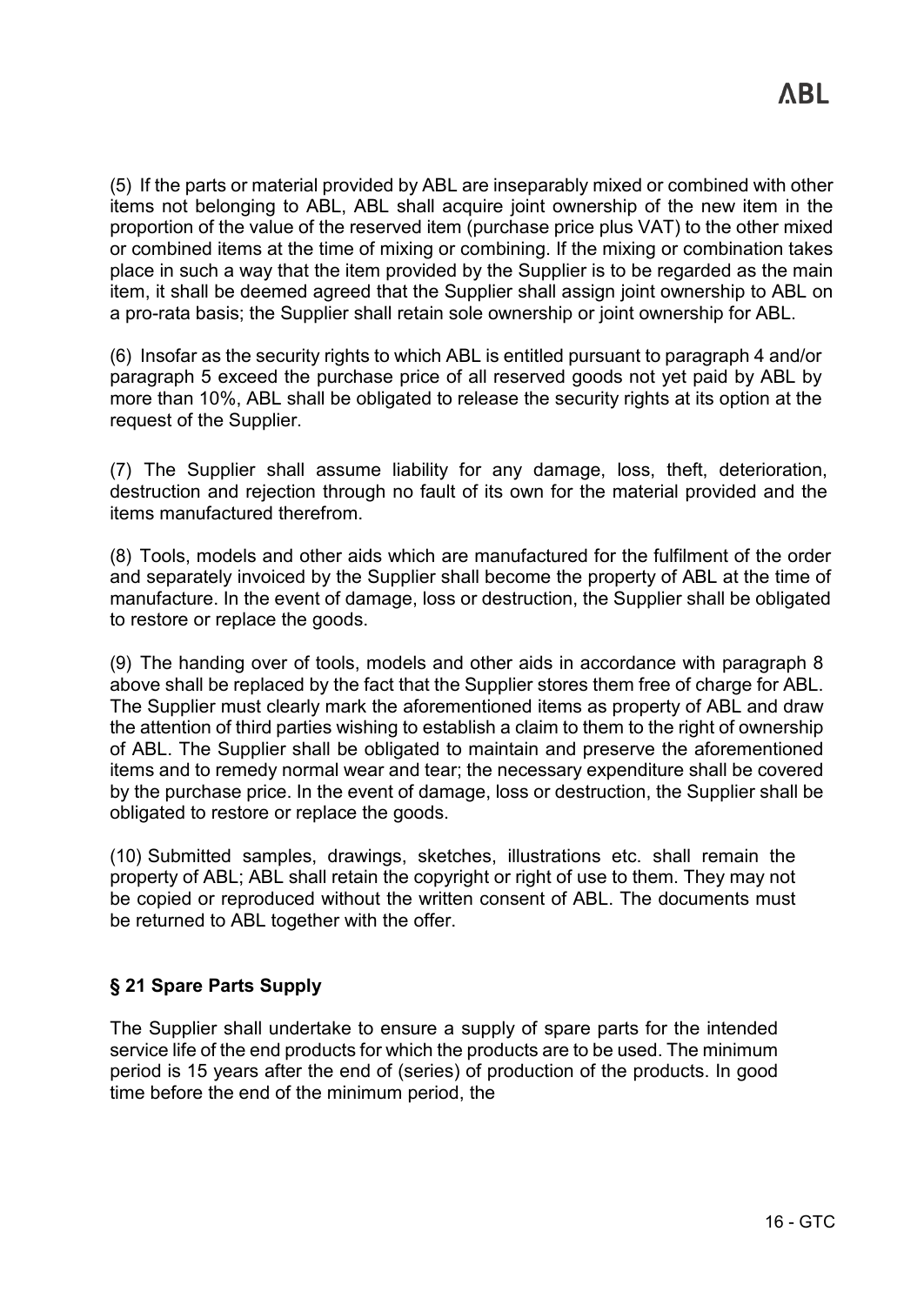Supplier shall offer ABL the possibility of a final order for its needs after the end of series production

#### <span id="page-16-0"></span>**§ 22 Execution of Works at ABL**

Persons carrying out work at the factory premises of ABL in the context of the performance of the contract shall observe the provisions of the respective factory regulations; the regulations for entering and leaving the factory premises must be complied with. Liability for accidents which may happen to these persons while on the factory premises shall be excluded, unless these have been caused by ABL through wilful misconduct or gross negligence.

## <span id="page-16-1"></span>**§ 23 Confidentiality**

(1) The Supplier shall undertake to treat all information received directly or indirectly from the other contracting party as strictly confidential and not to use it for any purpose other than for the performance of the respective contract. Orders and all related commercial and technical details must also be treated as confidential information. In particular, all illustrations, drawings, calculations, quality guidelines, samples and similar items received must be treated as confidential. Reproduction and disclosure of confidential information shall only be permitted within the framework of operational requirements. Confidential information may only be disclosed to third parties in written form with the prior consent of ABL.

(2) The above obligations shall not apply to such confidential information which the Supplier can prove to be (i) already publicly accessible at the time of such communication or to have subsequently been made publicly accessible through no fault of the Supplier; (ii) already in the possession of the Supplier at the time of such communication; (iii) made available to the Supplier by a third party without any obligation to keep it confidential and not to use it, provided that this third party has not received such information directly or indirectly from the Supplier; and (iv) required by law to be communicated to authorities.

(3) The Supplier shall undertake to obligate its employees and vicarious agents affected by this confidentiality provision as well as its subcontractors to maintain confidentiality to the same extent. The Supplier may use the confidential information made known to it by ABL exclusively for the intended purpose.

(4) The obligation to maintain confidentiality is valid beyond the termination of the supply relationship for a period of 10 years. The Supplier shall undertake to return to ABL all confidential information received after termination of the supply relationship, insofar as it is represented or stored on electronic storage media. At the request of ABL, the Supplier shall confirm in writing to ABL the fulfilment of the obligations arising from the last two sentences.